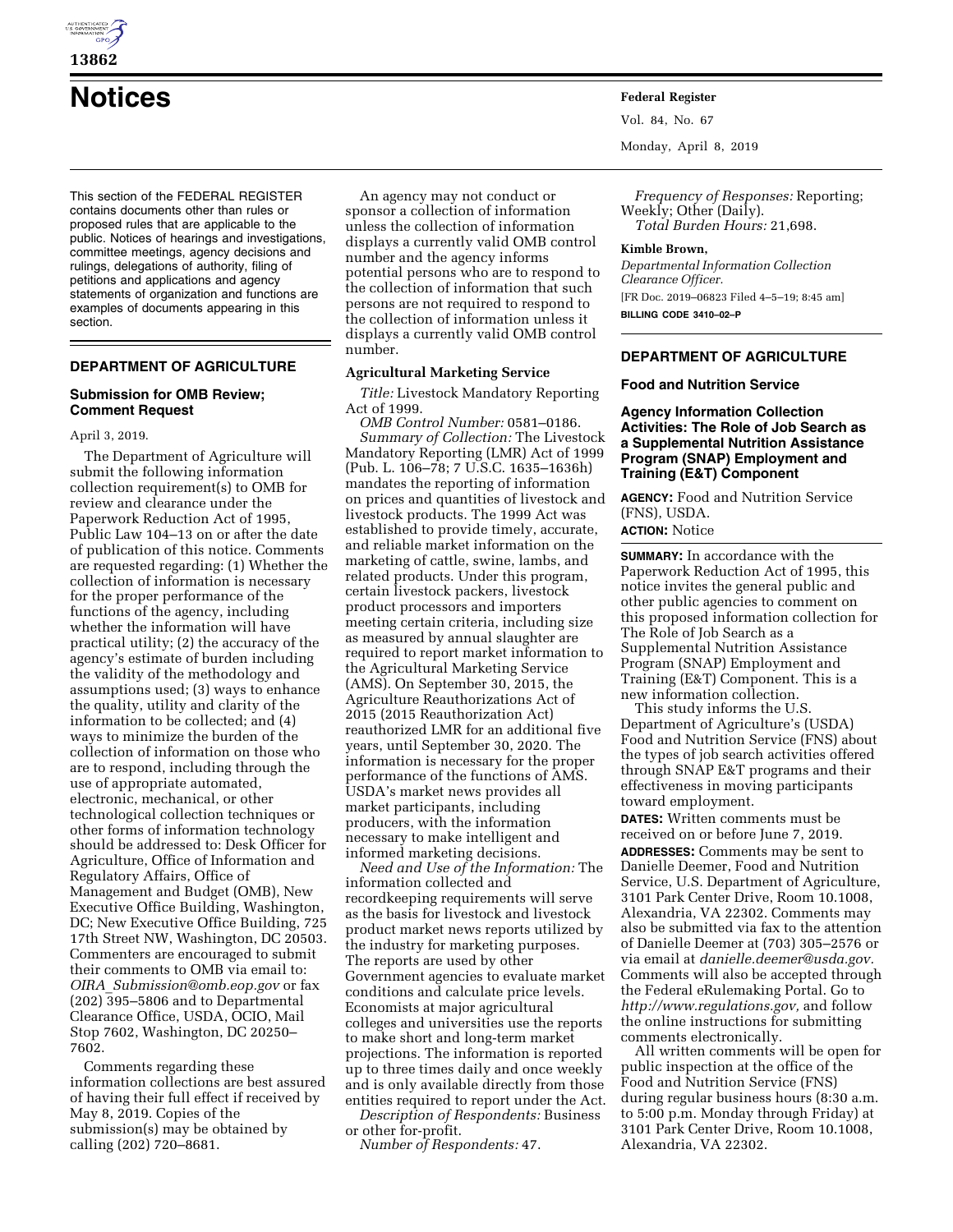All responses to this notice will be summarized and included in the request for Office of Management and Budget approval. All comments will be a matter of public record.

**FOR FURTHER INFORMATION CONTACT:** 

Requests for additional information or copies of this information collection should be directed to Danielle Deemer at (703) 305–2576.

**SUPPLEMENTARY INFORMATION:** Comments are invited on (a) whether the proposed collection of information is necessary for the proper performance of the functions of the agency, including whether the information shall have practical utility; (b) the accuracy of the agency's estimate of the burden of the proposed collection of information, including the validity of the methodology and assumptions that were used; (c) ways to enhance the quality, utility, and clarity of the information to be collected; and (d) ways to minimize the burden of the collection of information on those who are to respond, including use of appropriate automated, electronic, mechanical, or other technological collection techniques or other forms of information technology.

*Title:* The Role of Job Search as a Supplemental Nutrition Assistance Program (SNAP) Employment and Training (E&T) Component.

*Form Number:* N/A. *OMB Number:* 0584–NEW. *Expiration Date:* Not Yet Determined. *Type of Request:* New Information Collection Request.

*Abstract:* Section 17 [7 U.S.C. 2026] (a)(1) of the Food and Nutrition Act of 2008, as amended, provides general legislative authority for the planned data collection. It authorizes the Secretary of Agriculture to enter into contracts with private institutions to undertake research that will help to improve the administration and effectiveness of SNAP in delivering nutrition-related benefits.

USDA FNS has funded The Role of Job Search as a SNAP E&T Component to better understand the overall role of job search activities in serving SNAP E&T participants and to determine which job search activities are most effective in leading SNAP participants to self-sufficiency. Although all States must operate a SNAP E&T program, they have flexibility in its design. For example, States may choose one or more of several SNAP E&T components, such as job search, on-the-job training, workfare, or vocational training, to offer to SNAP E&T participants. Of the possible activities, States most commonly report offering job search and

job search training. Although studies suggest stand-alone job search activities do not lead to long-term self-sufficiency, little is known about their effect on SNAP participants specifically. There is a lack of evidence about how States integrate job search activities with other SNAP E&T components, such as education or workfare, particularly within the SNAP E&T context, and if it is an effective strategy when they do.

To address these issues, FNS is conducting a study to accomplish 3 objectives:

1. Document and describe job search activities offered and State-level E&T policies and requirements.

2. Conduct a process evaluation documenting implementation and operation of job search activities in the study States.

3. Conduct an outcome evaluation to assess short- and long-term effects of job search activities on participants.

FNS pre-selected and is recruiting for in-depth case studies 4 States representing a range of SNAP E&T job search activities. No other States will be included in the study. The study will gather data through site visits to the 4 States and phone interviews with up to 200 total current and former SNAP E&T job search participants (individuals/ households) in the study States. The study will also gather SNAP administrative caseload data and Unemployment Insurance (UI) quarterly wage data from the 4 study States. Data will be collected in each of the 4 study States through (1) interviews with the State SNAP director and E&T manager; (2) in-person interviews with staff, process-mapping group discussions with staff, and observations at 2 Local SNAP offices; and (3) in-person staff interviews and observations at 2 Local E&T providers (Business-for-not-forprofit). These data will provide information on overall State policies, the E&T process and client flow through the process, and staff perspectives on the effects of job search on participant outcomes. Phone interviews with up to 50 current and former SNAP E&T job search participants in each of the 4 study States will provide client perspectives on E&T activities and outcomes. SNAP administrative caseload data will be used to examine the characteristics of E&T participants in each State and will be linked with the UI wage data to assess short- and longterm outcomes associated with SNAP E&T job search participation.

*Affected Public:* (1) State, Local and Tribal Governments; (2) Business-fornot-for-Profit; and (3) Individuals/ Households.

Respondent groups identified include the following:

1. *State, Local, and Tribal Government:* State SNAP directors, State E&T managers, State SNAP database administrators, State UI database administrators, and State UI Agency liaisons in each of the 4 study States; Local SNAP office staff in each of 4 study States; staff at 3 State E&T providers; and staff at other stakeholder organizations in each of the 4 study States, such as departments of labor 1

2. *Business For Profit:* Staff at 2 Business E&T providers and Not For Profit: Staff at 3 Not-For-Profit E&T providers

3. *Individuals:* SNAP Participants in 4 study States

Note that the E&T providers are assumed to be a mix of State, Business for-Profit-not-for-Profit organizations (*i.e.,* 3 State, 2 For-Profit, and 3 Not-For-Profit E&T providers total).

*Estimated Number of Respondents:*  The total estimated number of respondents in the 4 study States is 454 (98 State and Local Government staff, 12 Business for-Profit staff, 18 Business not-for-Profit staff, and 326 Individuals). Of the 454 contacted, 369 are estimated to be responsive and 85 are estimated to be nonresponsive. The breakout follows:

1. *98 State and Local Government staff:* All State and local government staff contacted in the 4 study States are expected to respond; of 8 State SNAP staff contacted, 8 are estimated to be responsive; of 4 State database administrators contacted, 4 are estimated to be responsive; of 4 UI Agency Database Administrators, 4 are estimated to be responsive; of 4 UI Agency data usage agreement (DUA) Liaisons, 4 are expected to be responsive; of 4 stakeholder staff contacted, 4 are expected to be responsive; of 18 State E&T provider staff contacted, 18 are estimated to be responsive; of 56 Local office staff contacted, 56 are estimated to be responsive.

2. *12 Business or Other For-Profit staff:* Of 12 Business E&T provider staff contacted, 12 are estimated to be responsive.

3. *18 Not-For-Profit staff:* Out of 18 Not-For-Profit E&T provider staff contacted, 18 are estimated to be responsive.

4. *326 Individuals:* Of 326 individuals contacted, 241 are estimated to be responsive and 85 are non-responsive.

*Estimated Number of Responses per Respondent:* 1.62—based on 735 total annual responses (625 responsive and

<sup>&</sup>lt;sup>1</sup>The study assumes information will be collected from 4 States.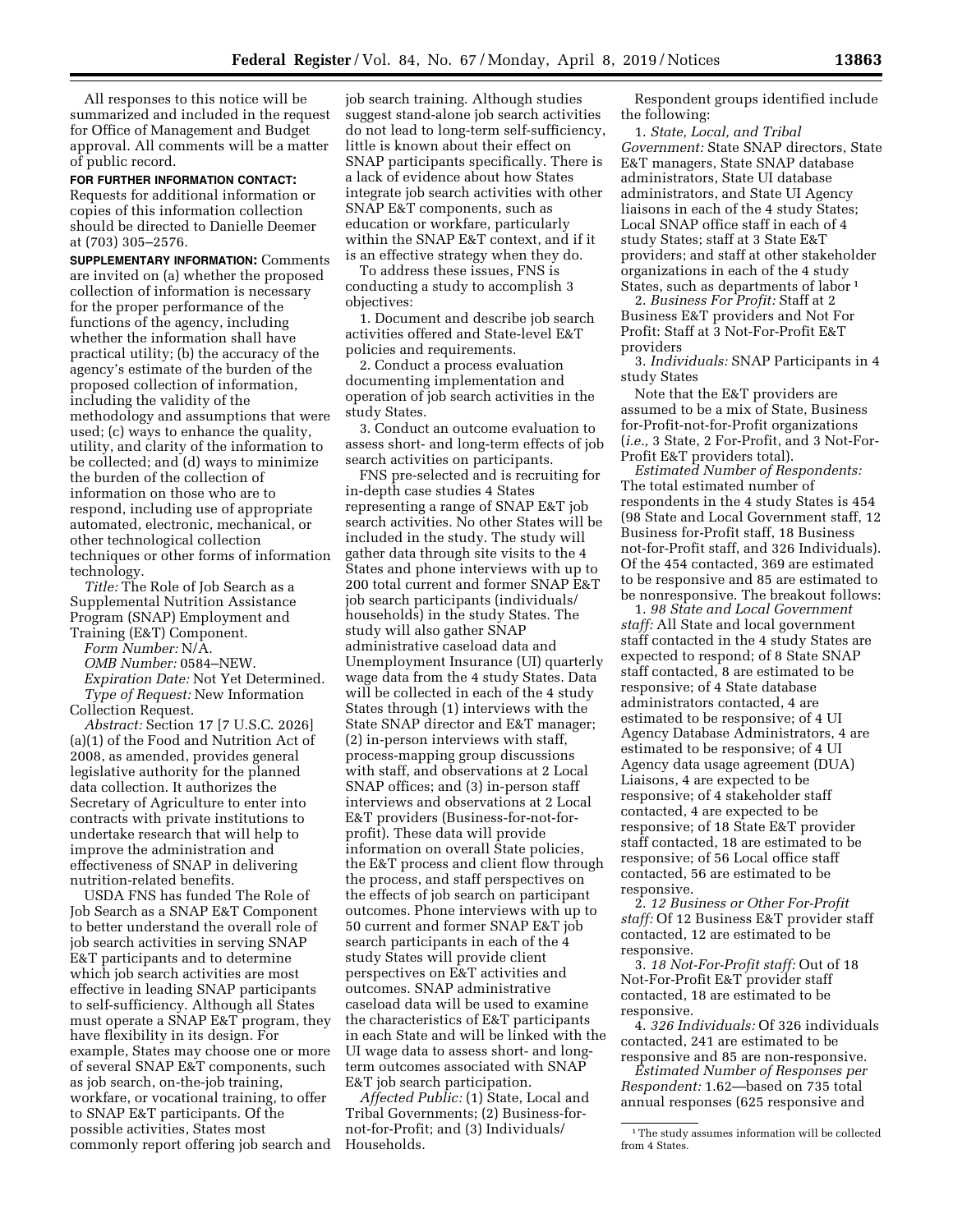110 nonresponsive) made by the 454 respondents (369 responsive and 85 nonresponsive). See table 1 for the estimated number of responses per respondent for each type of respondent.

The breakout follows:

1. *State SNAP Staff:* The estimated number of responses per State SNAP staff is 2:

• 4 State SNAP directors will respond to advance materials and scheduling; the same 4 State SNAP directors plus 4 additional State E&T managers/directors will take part in interviews. The same 4 State E&T managers will complete the administrative cost worksheet.

2. *State SNAP Database* 

*Administrators:* The estimated number of responses per State SNAP Database Administrator is 3:

• 4 State SNAP database administrators will respond to advance materials and scheduling; the same 4 State SNAP database administrators will submit both a test and a final administrative data file.

3. *State UI Agency Database Administrators:* The estimated number of responses per State UI Database Administrator is 2:

• 4 State UI database Administrators will respond to advance materials and scheduling; the same 4 State UI database administrators will submit the UI wage data file.

4. *State UI Agency Liaisons:* The estimated number of responses per State UI Agency Administrator is 1:

• 4 State UI Agency liaisons will complete the data usage agreement (DUA) for the contractor to obtain the UI wage data.

5. *Stakeholder Agency Staff:* The estimated number of responses per other Stakeholder staff is 2:

• 4 Other Stakeholder staff will respond to advance materials and scheduling; the same 4 staff members take part in interviews.

6. *State E&T Provider Staff:* The estimated number of responses per State E&T provider staff is 1.17:

• 3 State E&T provider staff will respond to advance materials and scheduling; the same 3 E&T provider staff plus 12 additional E&T provider staff will take part in interviews. Three additional E&T provider staff will participate in observations of the E&T process.

7. *Local SNAP Office Staff:* The estimated number of responses per Local SNAP office staff is 1.43:

• 8 Local SNAP office staff will respond to advance materials and scheduling; the same 8 Local SNAP office staff plus 16 additional Local SNAP office staff will take part in interviews. Sixteen of the Local SNAP office staff plus 24 additional Local SNAP office staff will take part in a group process mapping exercise. Eight additional Local office staff will participate in observations of the E&T process.

8. *For-Profit E&T Provider Staff:* The estimated number of responses per Business E&T provider staff is 1.17:

• 2 For-Profit E&T provider staff will respond to advance materials and scheduling; the same 2 For-Profit E&T provider staff plus 8 additional For-Profit E&T provider staff will take part in interviews. An additional 2 For-Profit E&T Provider staff will participate in observations of the E&T process.

9. *Not-For-Profit E&T Provider Staff:*  The estimated number of responses per Not-For-Profit E&T provider staff is 1.17:

• 3 Not-For-Profit E&T provider staff will respond to advance materials and scheduling, the same 3 Not-For-Profit E&T provider staff plus 12 additional Not-For-Profit E&T provider staff will take part in interviews. An additional 3 Not-For-Profit E&T provider staff will participate in observations of the E&T process.

10. *Individuals (SNAP Participants).*  The estimated number of responses per Individual is 1.83:

• 16 Individuals will participate in observations of the E&T process at Local offices or provider sites.

• 310 Individuals will receive an advance letter and be recruited to participate in the interviews and 225 will respond and schedule an interview (85 other Individuals will not respond to the recruitment process). Of the 225 respondents, 200 will complete the interview (25 Individuals will not complete the interview).

*Estimated Total Annual Responses:*  735 (625 annual responses for responsive participants and 110 annual responses for nonresponsive participants).

*Estimated Time per Response:*  0.6957142857 hours (0.81 hours for responsive participants and 0.05 hours for nonresponsive participants). The estimated time of response varies from 0.05 hours to 15 hours depending on respondent group and activity.

*Estimated Annual Burden Hours:*  511.35.

See entire burden breakout in Table 1 below.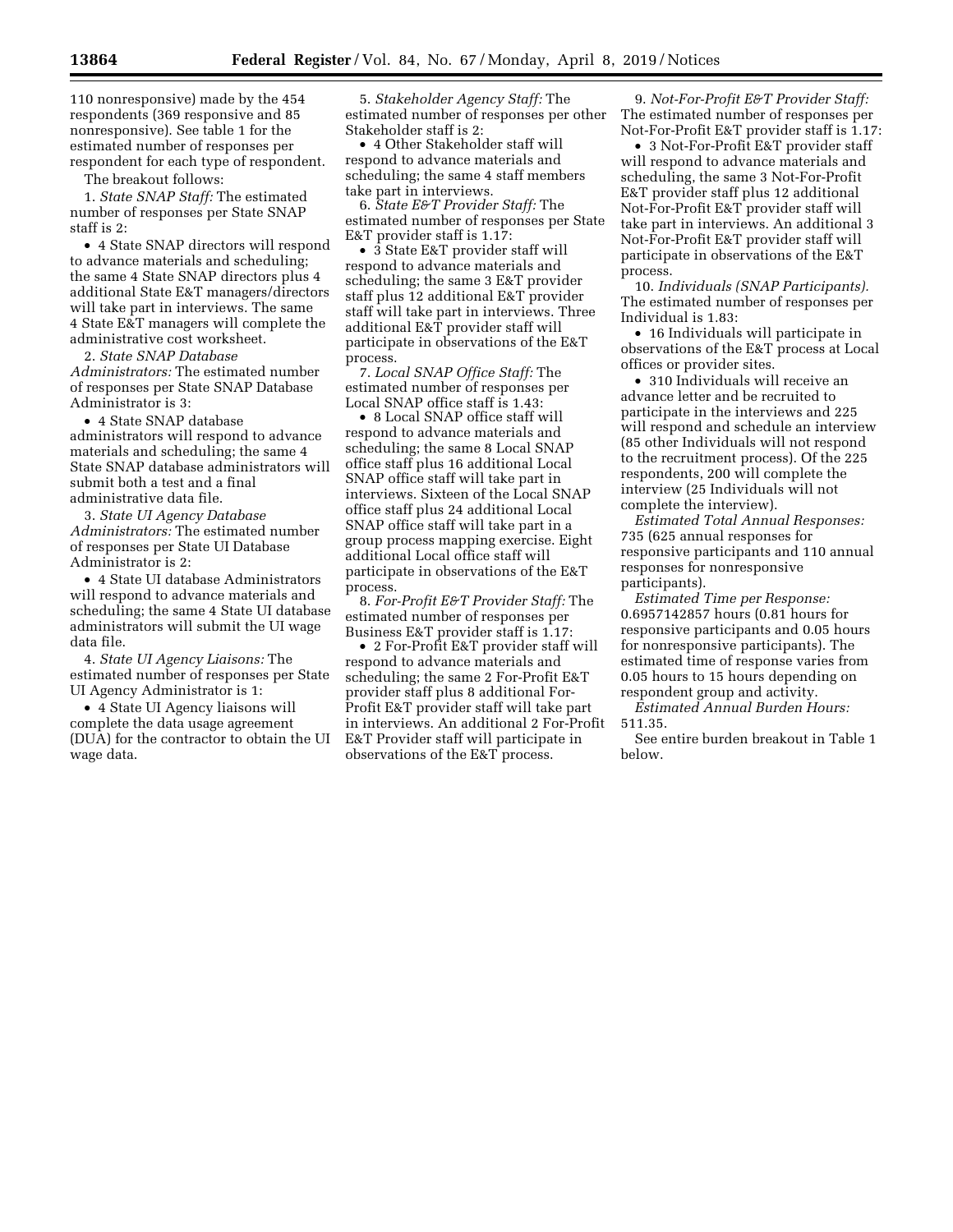|                                             |                                                                                                |                                                                                                                        | ↽<br>ABLE      | <b>DTAL</b>                        | PUBLIC BURDEN HOURS         |                              |                          |                             |                                       |                            |                              |                          |                            |                                                                       |
|---------------------------------------------|------------------------------------------------------------------------------------------------|------------------------------------------------------------------------------------------------------------------------|----------------|------------------------------------|-----------------------------|------------------------------|--------------------------|-----------------------------|---------------------------------------|----------------------------|------------------------------|--------------------------|----------------------------|-----------------------------------------------------------------------|
|                                             |                                                                                                |                                                                                                                        |                |                                    |                             | Responsive                   |                          |                             |                                       |                            | Nonresponsive                |                          |                            |                                                                       |
| Respondent category                         | Type of respondent                                                                             | Instruments and activities                                                                                             | Sample<br>size | ৳<br>Number of<br>respond-<br>ents | Frequency<br>of<br>response | Total<br>annual<br>responses | Hours<br>per<br>response | Annual<br>burden<br>(hours) | Number of<br>non-<br>respond-<br>ents | Frequency<br>response<br>ᅙ | Total<br>annual<br>responses | Hours<br>per<br>response | Amual<br>burden<br>(hours) | Grand<br>total<br>annual<br>burden<br>estimate<br>estimate<br>(hours) |
|                                             |                                                                                                |                                                                                                                        |                | State, Local,                      | and Tribal                  | Government                   |                          |                             |                                       |                            |                              |                          |                            |                                                                       |
| State/Local/Tribal Government<br>Sub-Total. | State SNAP Staff                                                                               | Advance materials and prepa<br>con-<br>ference and scheduling<br>ration, including all<br>calls.                       | 4              | 4                                  |                             | 4                            | S                        | $\frac{1}{2}$               | $\circ$                               | $\circ$                    | $\circ$                      | $\circ$                  | $\circ$                    | ᅌ                                                                     |
|                                             | State SNAP Staff                                                                               | interviews with SNAP Di-<br>In-person semi-structured                                                                  | $\infty$       | $\infty$                           |                             | $\infty$                     | 1.5                      | $\frac{1}{2}$               | $\circ$                               | $\circ$                    | $\circ$                      | $\circ$                  | $\circ$                    | 얻                                                                     |
|                                             | State SNAP Staff                                                                               | rectors and E&T Managers<br>Administrative Cost Work-<br>sheet.                                                        | 4              | 4                                  | $\overline{ }$              | 4                            | $\overline{ }$           | 4                           | $\circ$                               | $\circ$                    | $\circ$                      | $\circ$                  | $\circ$                    | 4                                                                     |
|                                             | Subtotal for State SNAP Staff (Unique)                                                         |                                                                                                                        | $\infty$       | $\infty$                           | $\mathbf{\alpha}$           | $\frac{6}{2}$                | 1.75                     | 28                          | $\circ$                               | $\circ$                    | $\circ$                      | $\circ$                  | $\circ$                    | 88                                                                    |
|                                             | State SNAP Database admin-<br><b>istrator</b>                                                  | Advance materials and prepa-<br>ration, including consult-                                                             | 4              | 4                                  | $\mathbf$                   | 4                            | S                        | $\frac{1}{2}$               | $\circ$                               | $\circ$                    | $\circ$                      | $\circ$                  | $\circ$                    | $\tilde{5}$                                                           |
|                                             | State SNAP Database admin-                                                                     | Submit test file<br>ative data call.                                                                                   | 4              | 4                                  |                             | 4                            | 4                        | $\frac{6}{1}$               | $\circ$                               | $\circ$                    | $\circ$                      | $\circ$                  | $\circ$                    | ۽                                                                     |
|                                             | State SNAP Database admin-<br>istrator.<br>istrator.                                           | data file<br>Submit administrative                                                                                     | 4              | 4                                  |                             | 4                            | $\overline{c}$           | $\overline{a}$              | $\circ$                               | $\circ$                    | $\circ$                      | $\circ$                  | $\circ$                    | $\theta$                                                              |
|                                             | Subtotal for State Database Administrator (Unique)                                             |                                                                                                                        | 4              | 4                                  | S                           | 일                            | 5.67                     | 68                          | $\circ$                               | $\circ$                    | $\circ$                      | $\circ$                  | $\circ$                    | 8                                                                     |
|                                             | State UI Agency Database<br>Administrato                                                       | Advance materials and prepa-<br>ration, including consult-                                                             | 4              | 4                                  | $\mathbf$                   | 4                            | S                        | $\frac{1}{2}$               | $\circ$                               | $\circ$                    | $\circ$                      | $\circ$                  | $\circ$                    | 은                                                                     |
|                                             | State UI Agency Database<br>Administrator.                                                     | ÷<br>file<br>Submit UI wage data<br>ative data call.                                                                   | 4              | 4                                  | $\overline{ }$              | 4                            | $\frac{15}{2}$           | 8                           | $\circ$                               | $\circ$                    | $\circ$                      | $\circ$                  | $\circ$                    | 8                                                                     |
|                                             | Subtotal for State UI Agency Database Administrator (Unique)                                   |                                                                                                                        | 4              | 4                                  | $\sim$                      | $\infty$                     | თ                        | 72                          | $\circ$                               | $\circ$                    | $\circ$                      | $\circ$                  | $\circ$                    | 52                                                                    |
|                                             | State UI Agency DUA Liaison                                                                    | Complete UI Wage Data DUA                                                                                              | 4              | 4                                  | $\overline{\phantom{m}}$    | 4                            | $\infty$                 | 32                          | $\circ$                               | $\circ$                    | $\circ$                      | $\circ$                  | $\circ$                    | ೫                                                                     |
|                                             | Subtotal UI Agency DUA Liaison (Unique)                                                        |                                                                                                                        | 4              | 4                                  | $\overline{ }$              | 4                            | $\infty$                 | 82                          | $\circ$                               | $\circ$                    | $\circ$                      | $\circ$                  | $\circ$                    | ಜ                                                                     |
|                                             | SNAP E&T Job Search                                                                            | Advance materials and prepa                                                                                            | 4              | 4                                  | ÷                           | 4                            | $\mathbf$                | 4                           | $\circ$                               | $\circ$                    | $\circ$                      | $\circ$                  | $\circ$                    | 4                                                                     |
|                                             | Stakeholder Agency.<br>SNAP E&T Job Search<br>Stakeholder Agency                               | In-person semi-structured<br>interview<br>ration.                                                                      | 4              | 4                                  | ٠                           | 4                            | ↽                        | 4                           | $\circ$                               | $\circ$                    | $\circ$                      | $\circ$                  | $\circ$                    | 4                                                                     |
|                                             | SNAP E&T Job Search Stakeholder Agency (Unique)                                                |                                                                                                                        | 4              | 4                                  | $\mathbf{\alpha}$           | $\infty$                     | ۳                        | $\infty$                    | $\circ$                               | $\circ$                    | $\circ$                      | $\circ$                  | $\circ$                    | $\infty$                                                              |
|                                             | State E&T Provider                                                                             | Advance materials and prepa<br>ration.                                                                                 | S              | S                                  |                             | S                            |                          | S                           | $\circ$                               | $\circ$                    | $\circ$                      | $\circ$                  | $\circ$                    | ო                                                                     |
|                                             | State E&T Provider                                                                             | In-person semi-structured<br>interviews with 1 SNAP di-<br>rector/manager at 3 E&T                                     | S              | ო                                  |                             | ო                            |                          | ო                           | $\circ$                               | $\circ$                    | $\circ$                      | $\circ$                  | $\circ$                    | S                                                                     |
|                                             |                                                                                                | In-person semi-structured<br>providers.                                                                                | $\frac{1}{2}$  | $\frac{1}{2}$                      |                             | 으                            |                          | 으                           | $\circ$                               | $\circ$                    | $\circ$                      | $\circ$                  | $\circ$                    | 은                                                                     |
|                                             | State E&T Provider                                                                             | Process<br>interviews with 4 frontline<br>staff at 3 E&T providers.<br>Observations of E&T Proces                      | S              | S                                  | $\overline{\phantom{0}}$    | ო                            | 0.05                     | 0.15                        | $\circ$                               | $\circ$                    | $\circ$                      | $\circ$                  | $\circ$                    | 0.15                                                                  |
|                                             | Subtotal for State E&T Provider (Unique)                                                       |                                                                                                                        | $\frac{8}{1}$  | $\mathbf{\underline{\omega}}$      | 1.17                        | 짒                            |                          | 18.15                       | $\circ$                               | $\circ$                    | $\circ$                      | $\circ$                  | $\circ$                    | 18.15                                                                 |
|                                             | $\begin{array}{c} \vdots \\ \vdots \\ \vdots \\ \vdots \end{array}$<br>Local SNAP Office Staff | Advance materials and prepa-<br>ration.                                                                                | $^\infty$      | $\infty$                           |                             | $^\infty$                    |                          | $^\infty$                   | $\circ$                               | $\circ$                    | $\circ$                      | $\circ$                  | $\circ$                    | $\infty$                                                              |
|                                             | Local SNAP Office staff                                                                        | In-person semi-structured<br>interviews with 1 SNAP di-<br>rector/manager at 2 sites                                   | $\infty$       | $\infty$                           |                             | $\infty$                     |                          | $^\infty$                   | $\circ$                               | $\circ$                    | $\circ$                      | $\circ$                  | $\circ$                    | $\infty$                                                              |
|                                             | Local SNAP Office staff                                                                        | interviews with 2 frontline<br>staff in 2 sites over 4<br>In-person semi-structured<br>over 4 States.<br><b>States</b> | $\frac{6}{1}$  | $\frac{6}{1}$                      |                             | $\frac{6}{2}$                |                          | $\frac{6}{1}$               | $\circ$                               | $\circ$                    | $\circ$                      | $\circ$                  | $\circ$                    | $\frac{6}{2}$                                                         |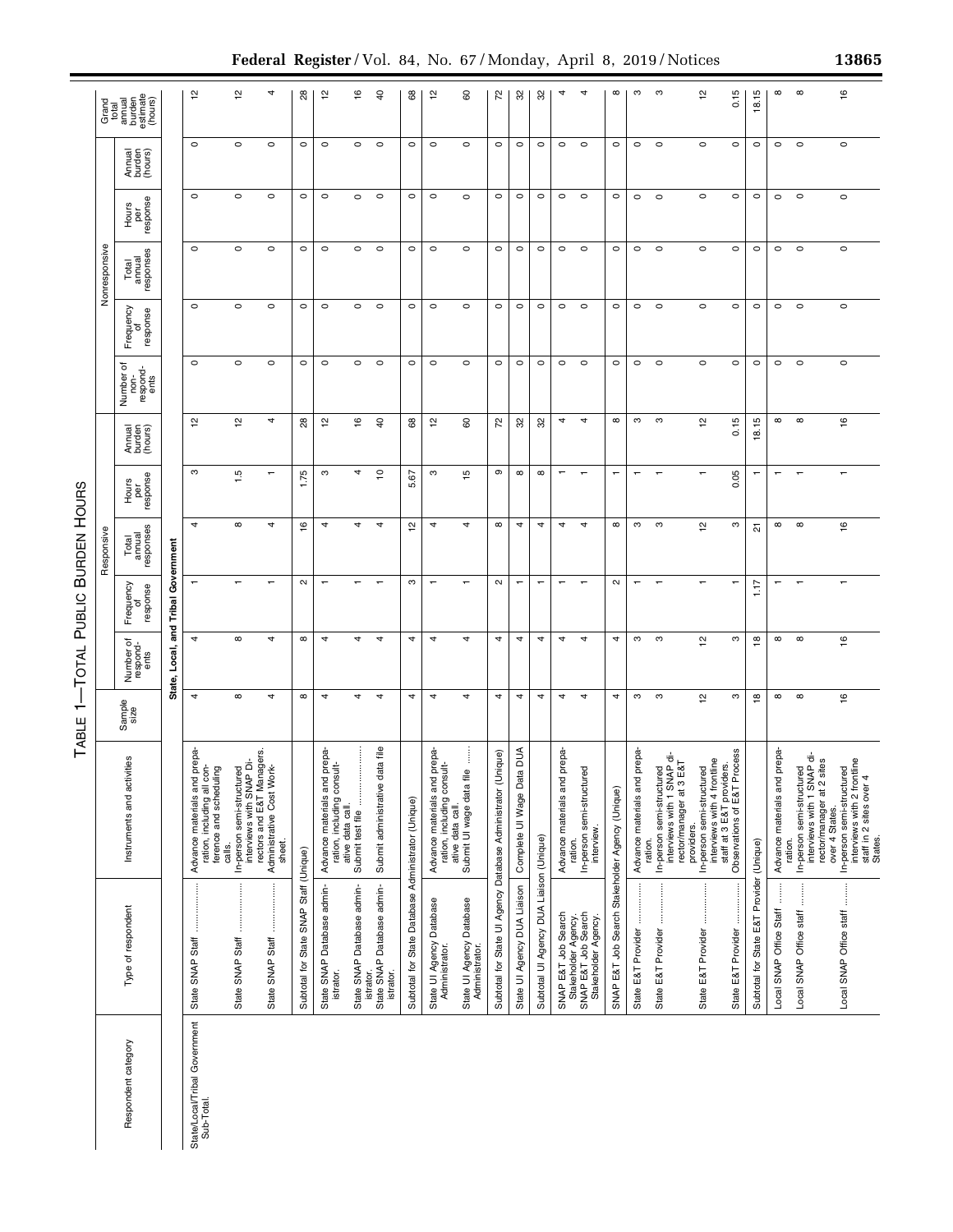|                                                  |                                                                   | ↽<br>ш<br>TABL                                                                                    | $-$ TOTAL           | PUBLIC                        |                             | <b>BURDEN HOURS-Continued</b> |                          |                             |                                       |                            |                              |                          |                             |                                         |
|--------------------------------------------------|-------------------------------------------------------------------|---------------------------------------------------------------------------------------------------|---------------------|-------------------------------|-----------------------------|-------------------------------|--------------------------|-----------------------------|---------------------------------------|----------------------------|------------------------------|--------------------------|-----------------------------|-----------------------------------------|
|                                                  |                                                                   |                                                                                                   |                     |                               |                             | Responsive                    |                          |                             |                                       |                            | Nonresponsive                |                          |                             | Grand<br>total                          |
| Respondent category                              | Type of respondent                                                | ies<br>Instruments and activit                                                                    | Sample<br>size      | Number of<br>respond-<br>ents | Frequency<br>of<br>response | responses<br>Total<br>amual   | response<br>Hours<br>per | Annual<br>burden<br>(hours) | Number of<br>non-<br>respond-<br>ents | Frequency<br>response<br>ō | responses<br>Total<br>annual | response<br>Hours<br>per | Annual<br>burden<br>(hours) | annual<br>burden<br>estimate<br>(hours) |
|                                                  | Local SNAP Office staff                                           | Group mapping exercise with<br>5 local staff in 2 sites over<br>4 States.                         | $\overline{a}$      | $\overline{a}$                |                             | ੩                             | 1.5                      | 60                          | $\circ$                               | $\circ$                    | $\circ$                      | $\circ$                  | $\circ$                     | 8                                       |
|                                                  | Local SNAP Office staff                                           | Observations of E&T Process                                                                       | $^\infty$           | $^\infty$                     |                             | $^\infty$                     | 0.05                     | 0.4                         | $\circ$                               | $\circ$                    | $\circ$                      | $\circ$                  | $\circ$                     | 0.4                                     |
|                                                  | Subtotal for Local SNAP office (Unique)                           |                                                                                                   | 56                  | 56                            | 43                          | 8                             | 1.16                     | 92.4                        | $\circ$                               | $\circ$                    | $\circ$                      | $\circ$                  | $\circ$                     | 92.4                                    |
| State/Local/Tribal Government Sub-Total (Unique) |                                                                   |                                                                                                   | 88                  | 88                            | 52                          | 149                           | 2.14                     | 318.6                       | $\circ$                               | $\circ$                    | $\circ$                      | $\circ$                  | $\circ$                     | 318.6                                   |
|                                                  |                                                                   |                                                                                                   |                     | <b>Business</b>               | or Other For Profit         |                               |                          |                             |                                       |                            |                              |                          |                             |                                         |
| Business or Other For Profit                     |                                                                   | Advance materials and prepa-<br>ration.                                                           | $\sim$              | $\mathbf{\alpha}$             |                             | $\mathbf{\Omega}$             |                          | $\sim$                      | $\circ$                               | $\circ$                    | $\circ$                      | $\circ$                  | $\circ$                     | $\mathbf{\alpha}$                       |
|                                                  |                                                                   | $\dot{\vec{\sigma}}$<br>$\Omega$<br>In-person semi-structured<br>interviews with 1 SNA            | $\mathbf{\Omega}$   | $\mathbf{\alpha}$             |                             | $\sim$                        |                          | $\mathbf{\Omega}$           | $\circ$                               | $\circ$                    | $\circ$                      | $\circ$                  | $\circ$                     | $\mathbf{\alpha}$                       |
|                                                  |                                                                   | interviews with 4 frontline<br>rector/manager at 2 E&T<br>In-person semi-structured<br>providers. | $^\infty$           | $\infty$                      |                             | $\infty$                      |                          | $^\infty$                   | $\circ$                               | $\circ$                    | $\circ$                      | $\circ$                  | $\circ$                     | $^\infty$                               |
|                                                  |                                                                   | Observations of E&T Process<br>staff at 2 E&T providers.                                          | $\boldsymbol{\sim}$ | $\sim$                        |                             | $\sim$                        | 0.05                     | $\overline{c}$              | $\circ$                               | $\circ$                    | $\circ$                      | $\circ$                  | $\circ$                     | $\overline{0}$                          |
| Business or Other For Profit Sub-Total (Unique)  |                                                                   |                                                                                                   | 으                   | $\tilde{c}$                   | 1.17                        | 4                             |                          | $\tilde{5}$                 | $\circ$                               | $\circ$                    | $\circ$                      | $\circ$                  | $\circ$                     | 12.1                                    |
|                                                  |                                                                   |                                                                                                   |                     |                               | Not for Profit              |                               |                          |                             |                                       |                            |                              |                          |                             |                                         |
|                                                  |                                                                   | Advance materials and prepa-<br>ration.                                                           | S                   | S                             |                             | S                             |                          | ო                           | $\circ$                               | $\circ$                    | $\circ$                      | $\circ$                  | $\circ$                     | S                                       |
|                                                  |                                                                   | In-person semi-structured<br>interviews with 1 SNAP di-<br>rector/manager at 3 E&T                | S                   | ო                             |                             | S                             |                          | ო                           | $\circ$                               | $\circ$                    | $\circ$                      | $\circ$                  | $\circ$                     | S                                       |
|                                                  |                                                                   | interviews with 4 frontline<br>In-person semi-structured<br>providers.                            | $\tilde{c}$         | $\frac{1}{2}$                 |                             | 얻                             |                          | $\frac{1}{2}$               | $\circ$                               | $\circ$                    | $\circ$                      | $\circ$                  | $\circ$                     | 51                                      |
|                                                  |                                                                   | Observations of E&T Process<br>staff at 3 E&T providers.                                          | ო                   | S                             |                             | ო                             | 0.05                     | 0.15                        | $\circ$                               | $\circ$                    | $\circ$                      | $\circ$                  | $\circ$                     | 0.15                                    |
|                                                  | Not Fooft Sub-Total (Unique) manuammanammanammanammanammanammanam |                                                                                                   | $\frac{8}{1}$       | $\frac{8}{1}$                 | 1.17                        | ਨ                             |                          | 18.15                       | $\circ$                               | $\circ$                    | $\circ$                      | $\circ$                  | $\circ$                     | 18.15                                   |
|                                                  |                                                                   |                                                                                                   |                     |                               | Individuals                 |                               |                          |                             |                                       |                            |                              |                          |                             |                                         |
|                                                  | SNAP participants                                                 | Observations of E&T Process<br>Advance Letter and other                                           | $\frac{6}{370}$     | $16$<br>225                   |                             | ٩P<br>225                     | 0.25                     | 0.8<br>56.25                | $\circ$ 85                            | $\circ$ $\sim$             | $\circ$ 89                   | $\circ$<br>0.05          | $\frac{0}{4.25}$            | $0.8$<br>60.5                           |
|                                                  | SNAP participants                                                 | Participant Recruitment.<br>Current and Former Partici-                                           |                     |                               |                             |                               |                          |                             |                                       |                            |                              |                          |                             |                                         |
|                                                  |                                                                   | pant Phone Interviews.                                                                            | 225                 | 200                           |                             | 200                           | S.<br>ö                  | $\frac{100}{2}$             | 25                                    |                            | 25                           | 0.05                     | 1.25                        | 101.25                                  |
|                                                  |                                                                   |                                                                                                   | 326                 | 241                           | 83                          | 441                           | 36<br>o                  | 157.05                      | 85                                    | $\mathbf{\alpha}$          | 110                          | 0.05                     | Б<br>ιó                     | 55<br>162.                              |
|                                                  |                                                                   |                                                                                                   | 454                 | 369                           | 1.69                        | 625                           | 0.81                     | 505.85                      | 85                                    |                            | 110                          | 0.05                     | 5.5                         | 511.35                                  |